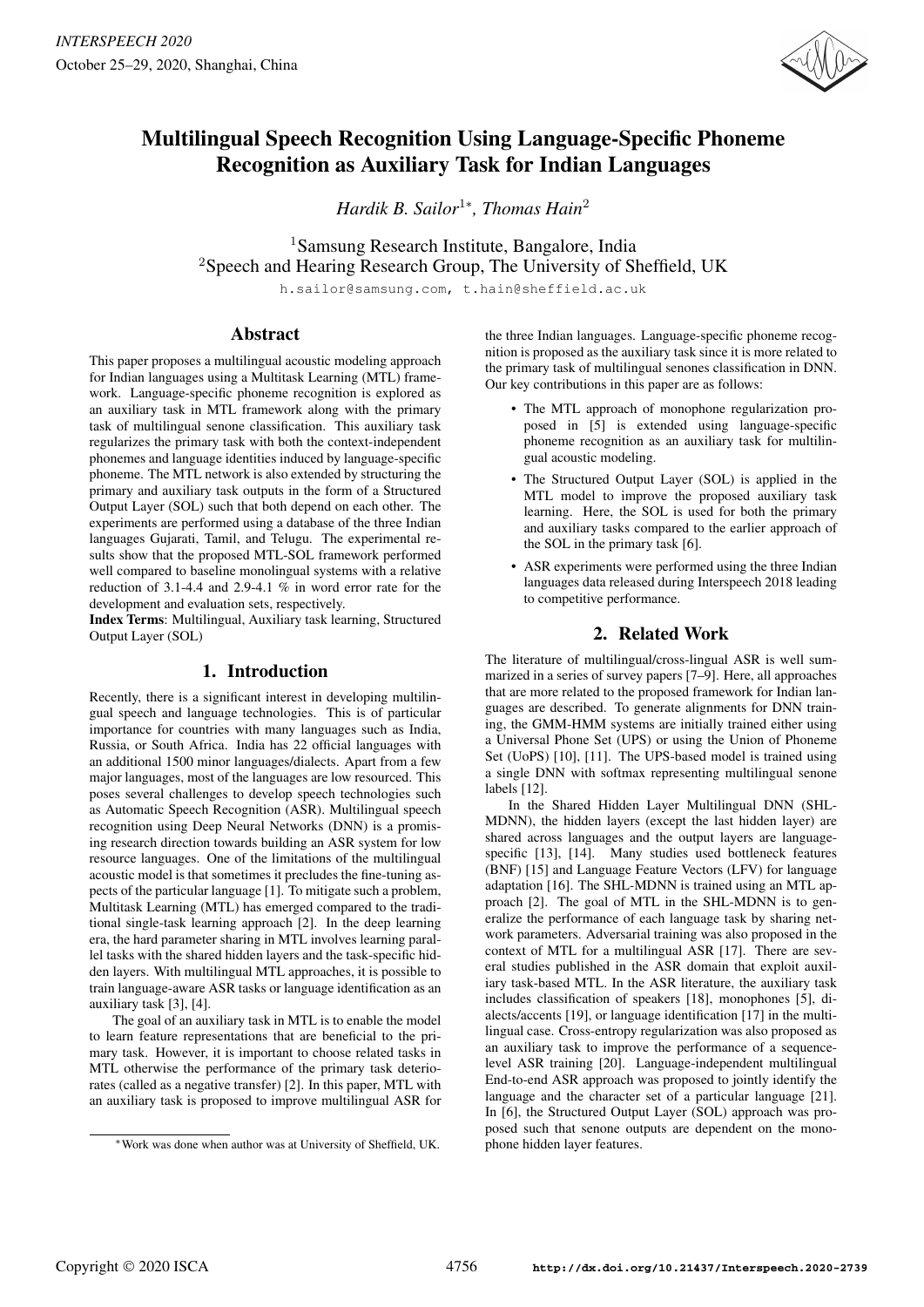In Interspeech 2018, a low resource speech recognition challenge in Indian languages was organized [22]. The topperforming systems in the challenge used UPS for either a hybrid DNN-HMM [23], [24], or an end-to-end ASR approach [25]. Other notable multilingual approaches from the challenge include articulatory features [26] and a joint acoustic model using Subspace Gaussian mixture models (SGMM) and endto-end ASR [27]. Apart from the challenge in Interspeech 2018, there are various approaches proposed for ASR in Indian languages [28–33]. Recently, a study in [34] proposed a transformer-based end-to-end multilingual model for Indian languages that also includes language information as a one-hot vector and embeddings.

## 3. Multilingual Multi-task Learning

#### 3.1. Multilingual Acoustic Modeling

Acoustic modeling is performed using a DNN-HMM system where the alignments are generated as a part of GMM-HMM training. The multilingual UoPS set is created using language tags attached to the phonemes of a particular language. The monophone and triphone GMM-HMM systems are trained by merging speech data of the three languages. A top-down binary clustering of the data is applied to generate phonetic questions using the clustering method proposed in [35]. This approach is similar to [10] where the language tags are attached to phonemes. However, the clustering technique in [10] also includes specific questions about the language and its phonetic categories. Here, a question set is automatically generated using a clustering technique in the Kaldi toolkit [35]. In the decisiontree clustering process, a question represents a set of phones that have shared roots. Examples of multilingual phonemes clustered in the Kaldi toolkit is shown in Figure 1. It can be observed that the clustering process automatically combines phonemes that are similar in either all three or any of the two languages. The triphone alignments are further refined using an LDA-MLLT system as suggested in [36]. The senone alignments are then used in multilingual DNN training as shown in Figure 2 (a). The acoustic modeling is performed using a Bidirectional Gated Recurrent Units (BiGRU) [37].

| 1 | c Gu, c Ta, c Te, c} Gu, c} Te, ch Gu, ch Te, h Ta, Jh Gu, J Gu, J Ta, J Te,<br>sr_Ta, s_Gu, s_Ta, s_Te                                                                                                      |
|---|--------------------------------------------------------------------------------------------------------------------------------------------------------------------------------------------------------------|
| 2 | 9r_Gu, 9r_Ta, 9r_Te, dr_Gu, dr_Ta, dr_Te, dR_Te, rr_Ta                                                                                                                                                       |
| 3 | lr_Gu, lr_Ta, lr_Te, l_Gu, l_Ta, l_Te, nB_Gu, nB_Ta, nB_Te, N_Gu, nr_Gu, nr_Ta, nr_Te,<br>n~ Ta, N Ta, N Te, rr= Gu                                                                                          |
| 4 | A: Gu, al Gu, al Ta, al Te, A:nas Gu, A: Ta, A: Te, A Ta, A Te, aU Te, e Gu, e:nas Te,<br>enas Te, e: Te, e: Ta, e: Ta, e: Te, h Te, i: nas Gu, i: nas Te, i: Ta, j Gu, j Ta, j Te                           |
| 5 | bh_Gu, b_Ta, dBh_Gu, gh_Gu, h_Gu, hv_Ta, kh_Gu, kh_Te, k_Ta, k_Te, k_Gu, n~_Te,<br>nX_Te, onas_Te, ph_Gu, ph_Te, p_Ta, p_Gu, p_Te, tBh_Gu, tBh_Te, tB_Ta, tB_Te, tB_Gu,<br>tr Gu, tr Ta, tr Te, tR Te, tR Gu |

Figure 1: *List of clustered phones generated in Kaldi [35]. Here, each phonemes is attached a tag Gu, Ta, or Te for Gujarati, Tamil and Telugu, respectively. Best viewed in color.*

## 3.2. Auxiliary Task Learning

Let  $X = \{x_1, ..., x_T\}, x_t \in \mathbb{R}^D, t = 1, ..., T$  is a sequence of speech frames of D-dimensional feature vectors. Let  $\mathbf{Y} = \{y_1, ..., y_T\}, y_t \in \mathbb{R} \text{ and } \mathbf{Z} = \{z_1, ..., z_T\}, z_t \in \mathbb{R} \text{ are }$ the sequences of senones and phoneme labels (i.e., monophone targets) aligned with X. Here, phoneme labels also include language tags compared to the senone labels where phonemes from different languages (along with tags) are clustered in the triphone model. The shared DNN layers in the MTL framework can be observed as a feature extractor network. The schematic diagram of the proposed MTL system is shown in Figure 2 (b). With  $\theta_f$ ,  $\theta_s$ , and  $\theta_a$  are being the parameters of feature extractor, senones, and auxiliary task classifier, respectively then the loss functions can be written as:

$$
\mathcal{L}_{senone}(\theta_f, \theta_s) = -\frac{1}{T} \sum_{t=1}^T \log p(y_t | \mathbf{x}_t; \theta_f, \theta_s)
$$
 (1)

$$
\mathcal{L}_{auxiliary}(\theta_f, \theta_a) = -\frac{1}{T} \sum_{t=1}^{T} \log p(z_t | \mathbf{x}_t; \theta_f, \theta_a)
$$
 (2)

The final loss of the MTL framework is given as,

$$
\mathcal{L}_{total} = \mathcal{L}_{senone} + \lambda \mathcal{L}_{auxiliary} \tag{3}
$$

where  $\lambda \in [0, 1]$  is a task weighting parameter. Based on this formulation, the role of this auxiliary task is to generalize the primary task by providing a regularization. Our proposed auxiliary task of classifying monophone targets with language tags gives additional information about the language of a particular frame. This auxiliary task is different than a language identification (LID) task where the labels are language identities only. Hence, the primary task is regularized using both the phoneme and language information indirectly obtained given the phonemes of a particular language. We also experimentally confirmed that the proposed auxiliary task is more beneficial than the LID task.

To exploit the task relationships, we investigate the Structured Output Layer (SOL) approach in the context of MTL [6]. In this work, we extend the effectiveness of the SOL approach for both the primary and auxiliary tasks compared with [6] where it was proposed for the primary task only. The SOL is added in the network as shown in Figure 2 (c). Here,  $a_y$  and  $a<sub>z</sub>$  are the activations of task-specific BiGRU layers of senone and phoneme task, respectively. The SOL is added for both the tasks as follows:

$$
p(y_t|\mathbf{x}_t) = \text{softmax}(\mathbf{y}_{SOL}) \text{ where } \mathbf{y}_{SOL} = \sigma(\mathbf{a}_z) + \mathbf{a}_y
$$
 (4)

$$
p(z_t|\mathbf{x}_t) = \text{softmax}(\mathbf{z}_{SOL}) \text{ where } \mathbf{z}_{SOL} = \sigma(\mathbf{a}_y) + \mathbf{a}_z \quad (5)
$$

Here, the sigmoid  $\sigma(\cdot)$  hidden layer is used in the SOL where the parameters of a network are shared between both the tasks. Other activation functions were also tried instead of a sigmoid; however, no performance gains were observed (results not shown here). Since the sigmoid activation compresses the information between 0 and 1, it is well suited for feature augmentation so that the primary task features do not change significantly. The features from the auxiliary task are augmented with the BiGRU response of the primary task and vice-versa. The difference between MTL and MTL-SOL is that in the case of MTL, the auxiliary task network is discarded during final testing. However, a part of the auxiliary network is still active (except the softmax layer) in the case of MTL-SOL.

## 4. Experimental Setup

#### 4.1. Database

All experiments are performed with a database of Indian languages released as a part of the "Low Resource Speech Recognition Challenge for Indian Languages" during Interspeech 2018. The database contains three languages, namely, Gujarati,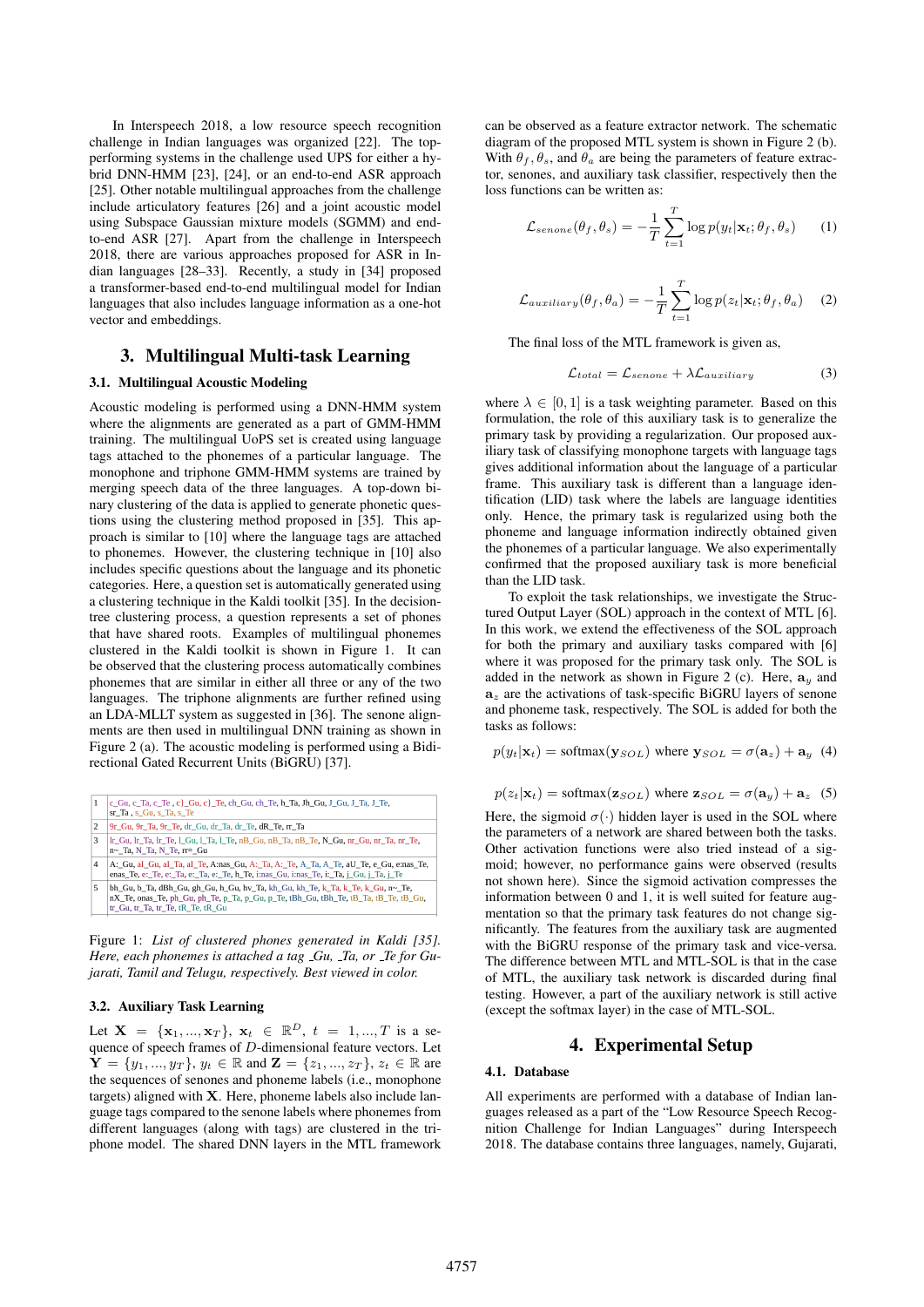

Figure 2: *(a) Multilingual, (b) MTL, and (c) MTL-SOL systems. The blue color indicates shared layers.*

Tamil, and Telugu. The statistics of a database including training, development, and evaluation set are shown in Table 1. The lexicon is provided by the organizers created using the CMU Festvox Indic frontend phoneme set.

Table 1: *Database statistics of Indian languages [22].*

| Lang.         |       | $# Words$ # Phonemes $Tran Dev$ Eval | Duration in hrs |   |      |
|---------------|-------|--------------------------------------|-----------------|---|------|
|               |       |                                      |                 |   |      |
| <b>Tamil</b>  | 57883 | 38                                   | 40              |   | 4.2  |
| <b>Telugu</b> | 48686 | 56                                   | 40              | ↖ | 4.2. |
| Gujarati      | 41238 | 54                                   | 40              |   |      |

#### 4.2. ASR System Building

The feature extraction, language modeling, and GMM-HMM training are performed in the Kaldi toolkit [35]. The GMM-HMM systems are trained using 39-D Mel Frequency Cepstral Coefficients (MFCC). The number of senones for each system are varied and decided using recognition performance on the development set. The optimal number of triphones is 3500 and 7000 for monolingual and multilingual systems, respectively. Triphone alignments are further refined using the LDA-MLLT system. The DNN acoustic models are built in the PyTorch-Kaldi toolkit [38]. The DNN systems are trained using 40-D log Mel filterbank features. The baseline monolingual and proposed multilingual systems are trained using a deep BiGRU network with 4 layers and 650 hidden units each. The MTL system has 3 shared BiGRU layers and one task-specific layer, each with 650 hidden units. The BiGRU networks are trained for 24 epochs with the Adam algorithm. The decoding is done using a language-specific 3-gram LM.

## 5. Experimental Results

The performance of UoPS is better than UPS for GMM-HMM systems with a relative WER reduction of 1-3.49 % compared with monolingual systems. The detailed GMM-HMM results are omitted due to space limitations. Hence, the UoPS multilingual system is used to generate alignments for DNN-HMM training. The experimental results of the DNN-HMM systems are reported in Table 2 for the development set. The multilingual system reduced the WER with a relative WER reduction of 1.97, 2.18, and 0.79 % for Gujarati, Telugu, and Tamil language, respectively. These results show the significance of multilingual DNN training using UoPS for acoustic modeling.

The results of MTL approaches are also shown in Table 2 where  $\lambda = 1$ . The multilingual MTL system with language identification (LID) as an auxiliary task did not perform well compared with a multilingual system without MTL. We have also experimented with different values of  $\lambda$  in eq. (3). The lower values of  $\lambda$  reduce WER with lower bound on the multilingual ASR system (i.e.,  $\lambda = 0$ ).

The primary reason for this poor performance could be an unrelated task in the MTL framework. It is shown that when auxiliary tasks are not related to a primary task the learned features in shared layers can be influenced by outlier features from the auxiliary tasks that may degrade the performance of a primary task [2]. Hence, the proposed auxiliary task of a phoneme recognition with language tags is more suitable in the MTL framework. It improves the system performance significantly compared with the monolingual baseline for all three languages with a relative WER reduction of 3.57, 4.2, and 3.02 % for Gujarati, Telugu, and Tamil, respectively. Different values of  $\lambda$  in eq. (3) were tried in this paper for the proposed auxiliary task; however, the best performance is obtained using  $\lambda = 1$ .

Table 2: *Experimental results of monolingual and multilingual ASR systems on the development set in % WER.*

| Method                           | Gujarati   Telugu   Tamil |       |       |
|----------------------------------|---------------------------|-------|-------|
| Monolingual                      | 13.16                     | 19.29 | 16.91 |
| Multilingual                     | 12.90                     | 18.87 | 16.79 |
| Proposed MTL with phoneme recog. | 12.69                     | 18.48 | 16.40 |
| MTL with language identification | 13.44                     | 19.14 | 17.11 |

Compared with the multilingual single task system, the MTL system with phoneme recognition gave a relative reduction of 1.63, 2.07, and 2.32 % in WER for Gujarati, Telugu, and Tamil, respectively. The reason for this WER reduction in the primary task is due to task relatedness in the MTL framework. The auxiliary task reduces the senones Frame Error Rate (FER) during DNN training. The FER for training and cross-validation (CV) set is shown in Figure 3 for all the training epochs. It can be observed that the MTL system converges better at a lower FER at the end of training compared with the multilingual system without using the auxiliary task approach.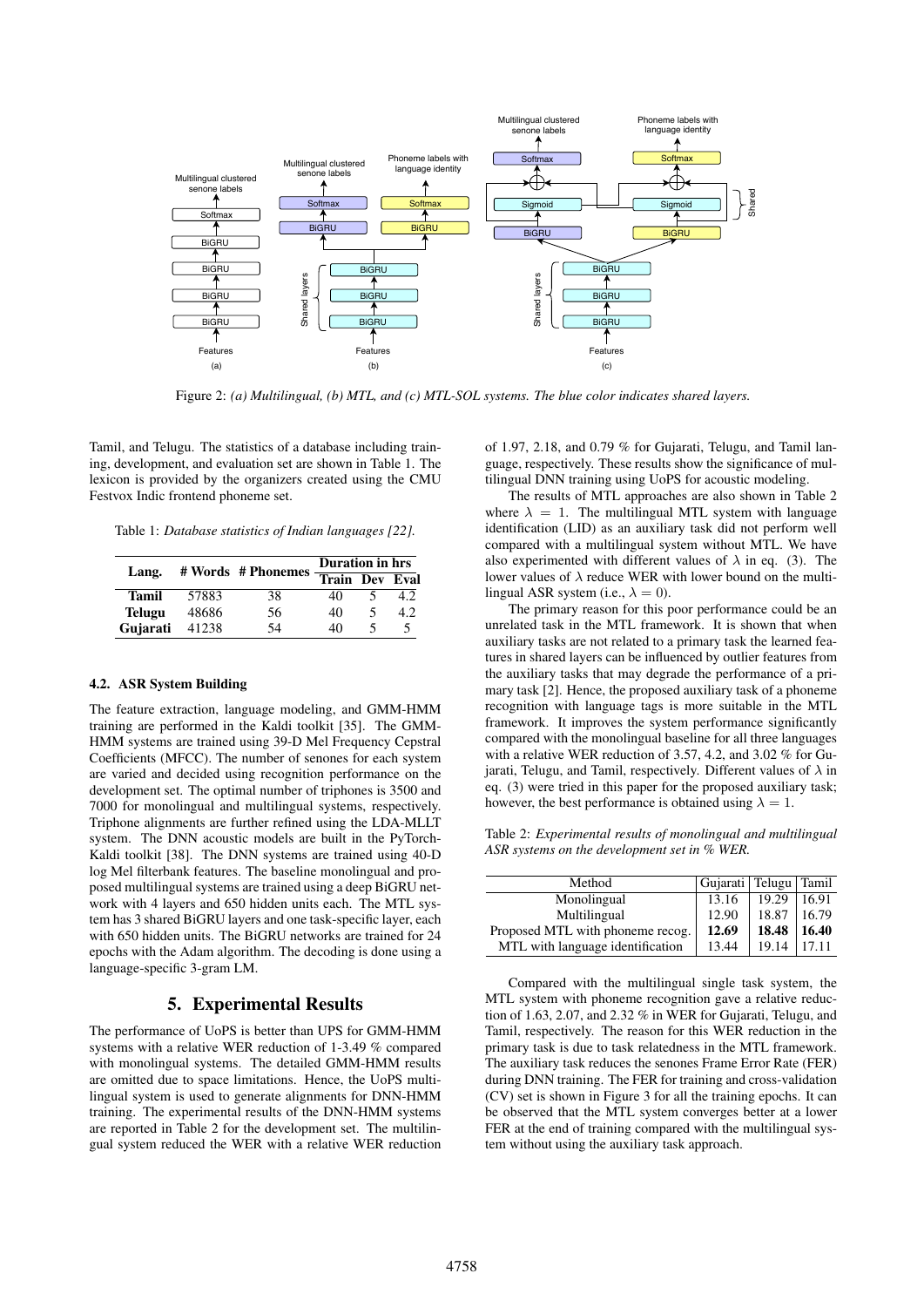

Figure 3: *% FER across training epochs.*

The results of using an MTL-SOL system are shown in Table 3 for the development set. The MTL-SOL system performs slightly better than the MTL system for Gujarati and Tamil languages with a relative WER reduction of 4.41 and 3.13 %, respectively. However, it did not give improvements to the Telugu language. One of the reasons for this could be a highly optimized primary task for Telugu language and hence adding the SOL could not help further. The addition of extra constraints and regularization on the SOL will be left for future studies.

Table 3: *Results in % WER (and relative WER reduction) using SOL in MTL framework on the development set.*

| Method      | Gujarati                                   | Telugu | Tamil |
|-------------|--------------------------------------------|--------|-------|
| Monolingual | 13.16                                      | 19.29  | 16.91 |
| MTL         | $12.69(3.57)$   18.48 (4.2)   16.40 (3.02) |        |       |
| MTL-SOL     | 12.58 (4.41)   18.48 (4.2)   16.38 (3.13)  |        |       |

Results of the evaluation sets are shown in Table 4. The multilingual system performed well for Gujarati and Telugu, however, it did not give improvements for the Tamil language. Our proposed MTL-SOL system gave a relative WER reduction of 3.57, 4.16, and 2.86 for Gujarati, Telugu, and Tamil, respectively compared with a monolingual system. It also gave a relative WER reduction of 0.54, 3.22, and 2.97 for Gujarati, Telugu, and Tamil, respectively compared with a multilingual system.

The statistical significance of the relative WER reduction is justified using a bootstrap technique proposed in [39]. The statistical significance tests were conducted using a computewer-bootci tool in the Kaldi toolkit [35]. Table 4 also shows the % Probability of Improvement (POI) measure estimated using bootstrap samples for the proposed system compared with the baseline multilingual ASR. Higher % POI value means statistically significant improvement with the maximum value being 100 and the minimum value being 0. Table 4 shows a significant improvement using a proposed approach compared with the baseline for all the three languages. Relatively lower % POI for the Gujarati language (81.53) is expected due to a small relative improvement of 0.54 % using the MTL-SOL system compared with the multilingual system (Table 4).

Comparison with the challenge baseline and topperforming systems are given in Table 5. The multilingual models of this paper performed well compared with the monolingual models from the challenge baseline. The top systems used data augmentation and fine-tuning a DNN model for a language after the multilingual training. Also, [23] and [24] used discriminative LF-MMI training criteria. The

Table 4: *Results on the evaluation set in % WER. The numbers in the parentheses shows % POI at 95 % confidence interval.*

| Method       | Gujarati | Telugu                                                       | Tamil |
|--------------|----------|--------------------------------------------------------------|-------|
| Monolingual  | 19.05    | 19.45                                                        | 16.80 |
| Multilingual | 18.47    | 19.26                                                        | 16.82 |
| MTL-SOL      |          | <b>18.37</b> (81.53) <b>18.64</b> (99.94) <b>16.32</b> (100) |       |

best performing system [23] also utilized the recurrent neural network language models. Compared with these systems, the proposed approach in this paper did not use any data augmentation and a two-stage approach of fine-tuning on a particular language. Our goal in this paper is to show the significance of the proposed auxiliary task of language-specific phoneme recognition and the MTL framework.

Table 5: *Comparison with other approaches.*

| Method                  | Gujarati | Telugu Tamil |       |
|-------------------------|----------|--------------|-------|
| Proposed MTL-SOL model  | 18.37    | 18.64        | 16.32 |
| Challenge baseline [22] | 20.0     | 21.0         | 19.5  |
| <b>BUT</b> [23]         | 14.06    | 14.71        | 13.92 |
| Cogknit [24]            | 17.69    | 17.14        | 16.07 |
| CSALT-LEAP/USC [25]     | 19.31    | 17.59        | 16.32 |

## 6. Summary and Conclusions

The multilingual ASR system using the MTL framework was presented for the Indian languages. Language-specific phoneme recognition as an auxiliary task in MTL was investigated. The proposed MTL framework reduced % FER in the primary task of senone classification and hence achieved lower % WER compared with monolingual systems. The performance was slightly further improved by the introduction of SOL for primary and auxiliary tasks in MTL. The experiments on the three Indian languages showed that our proposed MTL-SOL system performed well compared with the baseline monolingual and multilingual systems. Future work includes investigation of MTL with the attention-based architecture for multilingual ASR [40].

### 7. Acknowledgements

We sincerely thank VoiceBase Inc. for research funding and University of Sheffield for research progress. We acknowledge SpeechOcean.com and Microsoft for ASR Challenge data.

#### 8. References

- [1] H. Bourlard, J. Dines, M. Magimai-Doss, P. N. Garner, D. Imseng, P. Motlicek, H. Liang, L. Saheer, and F. Valente, "Current trends in multilingual speech processing," *Sadhana*, vol. 36, no. 5, pp. 885–915, 2011.
- [2] R. Caruana, "Multitask learning," *Machine learning*, vol. 28, no. 1, pp. 41–75, 1997.
- [3] G. Heigold, V. Vanhoucke, A. Senior, P. Nguyen, M. Ranzato, M. Devin, and J. Dean, "Multilingual acoustic models using distributed deep neural networks," in *IEEE International Conference on Acoustics, Speech and Signal Processing (ICASSP)*, 2013, pp. 8619–8623.
- [4] D. Chen and B. K. Mak, "Multitask learning of deep neural networks for low-resource speech recognition," *IEEE/ACM Transactions on Audio, Speech, and Language Processing*, vol. 23, no. 7, pp. 1172–1183, 2015.